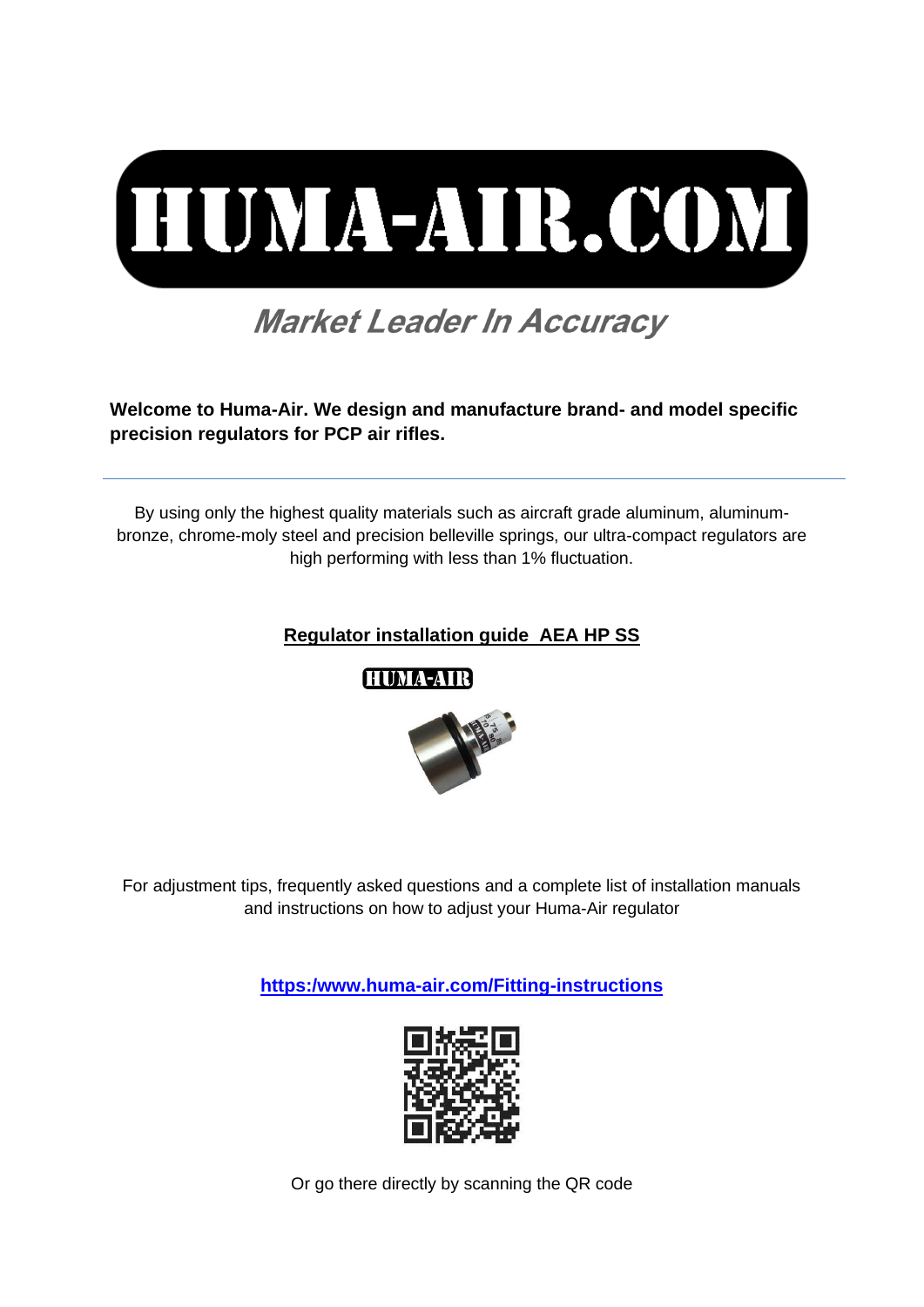# **HUMA-AIR.COM**



### **Before you you start, realize this;**

- Working on a high pressure rifle could potentially be harmful or lethal to you or bystanders if you do not know what you are doing.
- The pictures of the rifleparts in this manual are universal and mend as an example to explain the working principle. They might not be equal to the parts in your rifle.
- Do not attempt to install this regulator yourself if you do not have a clear understanding of how these pcp rifles and regulators work.
- Do not attempt to install this regulator if you are not skilled to work on an airrifle; contact your local gunsmith to do the fitting.
- Installation and operation is done completely at your own risk.
- Installing this regulator might void your rifle's factory warranty.
- Your rifle may never be filled higher in pressure as stated in your rifle's manual.
- Do not attempt to fit this regulator in another rifle as mentioned in our order conformation.
- These regulators are not suitable to use as a CO2 to HPA conversion, this could potentially be harmful or lethal to you or bystanders.
- We cannot be held liable for any accidents in relation to this regulator and its installation.

**Before you start, make sure that the rifle is unloaded, remove the magazine and make absolutely sure ALL the air is drained from the pressure tube. If there is a pressure gauge, it will give you just an indication. Dry fire the rifle or follow the manufactures instructions and double check to make sure all the air is out of the rifle**



**If the regulator is fitted and there is no output pressure after filling the pressure tube, something might be wrong causing the airflow to block totally.**

**Please beware even though there is no output pressure, the pressure tube is fully charged with high pressure air!! If you are not able to relieve the pressure of the pressure tube according to the manufacture instructions or by dry firing the rifle then:**

#### **Contact a professional gunsmith to retrieve a solution!**

- **DO NOT try to unscrew or to open the pressure tube in any way.**
- **DO NOT try to pierce/drill or to use force to open the pressure tube or unscrew parts in an attempt to relieve the blocked pressure.**
- **These actions can cause serious injury or death to you or bystanders**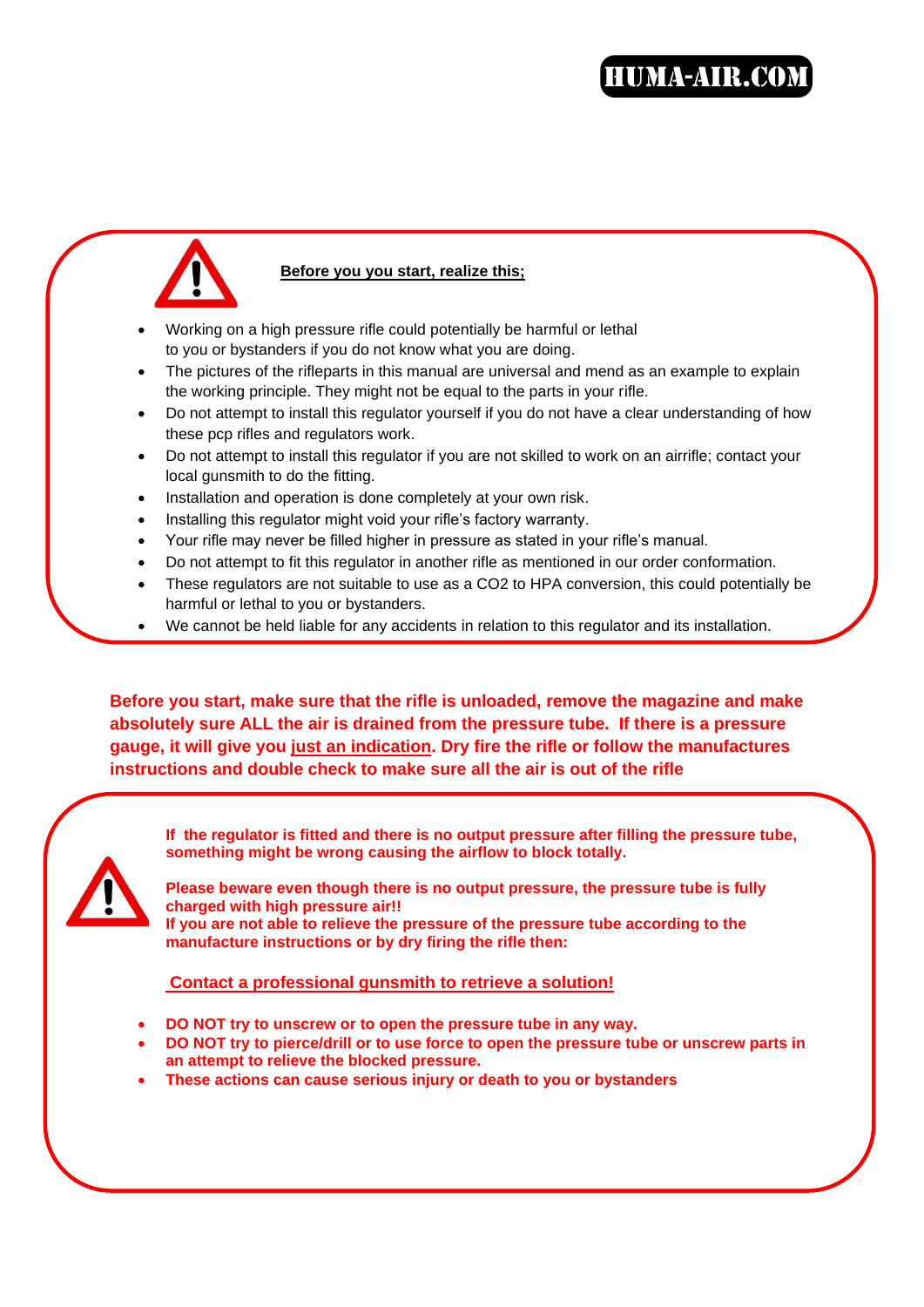## **HUMA-AIR.COM**

### **Method 1:**

Drain the pressure tube/air cylinder completely by dry firing or according to the manufactures instructions.

Mark the upper side of the pressure tube, facing the breech side,

Remove the pressure tube/air cylinder from the action of the rifle,

Check the air has been completely drained by pressing on the cylinder valve,

Unscrew the valve body from the pressure tube/air cylinder,

Remove the large 0 ring from the valve body,



Make sure the valve body and threads are clean and free of grease and oil,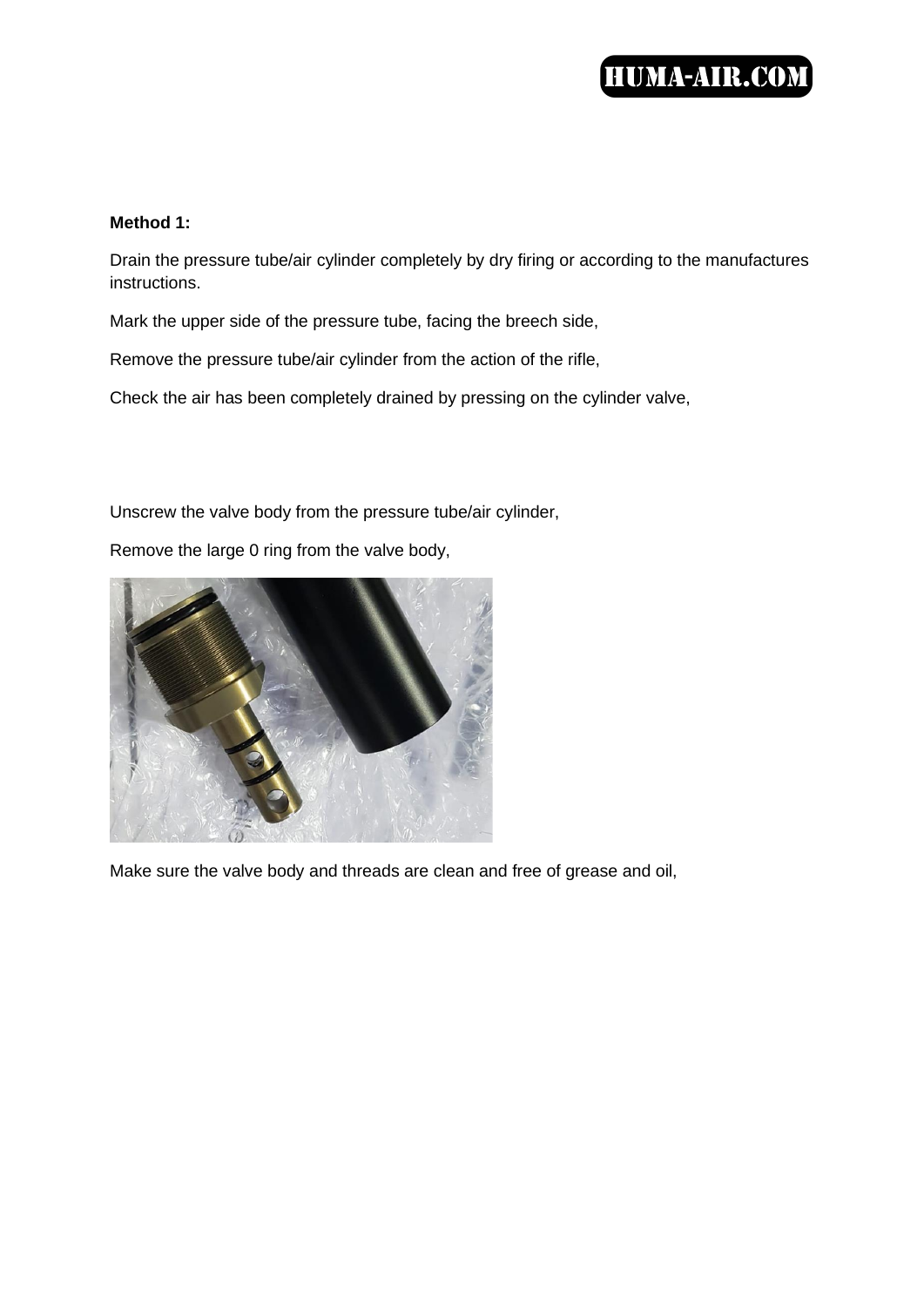# **HUMA-AIR COM**

Check the facing of the valve house if there are any scratches or corrosion, if needed polish it on a flat surface, so the reg's o-ring will seal properly.



Make sure the inside of the pressure tube has no scratches or dirt inside it,

Lightly grease the first 7 cm of the pressure tube with silicone grease, (nothing else)

Make sure the O-ring is properly seated in the groove of the regulator and carefully push the regulator into the pressure tube as shown in the picture below.

The regulator needs to be pushed in a few mm further into the pressure tube, so it does not touch the valve house when it is screwed in. (When the tube is pressurized in the end of these instructions the regulator will be pushed on the valve)



Make sure the tiny breath-hole of the regulator body is facing upwards to the breech when the tube is screwed on.

Grease the end face of the valve body with some silicone grease so that the O ring can't be twisted out of the chamber.

Screw the valve body into the pressure tube, then back it off a tiny bit (the thickness of a piece of paper). This allows the regulator to vent, which allows it to operate normally.